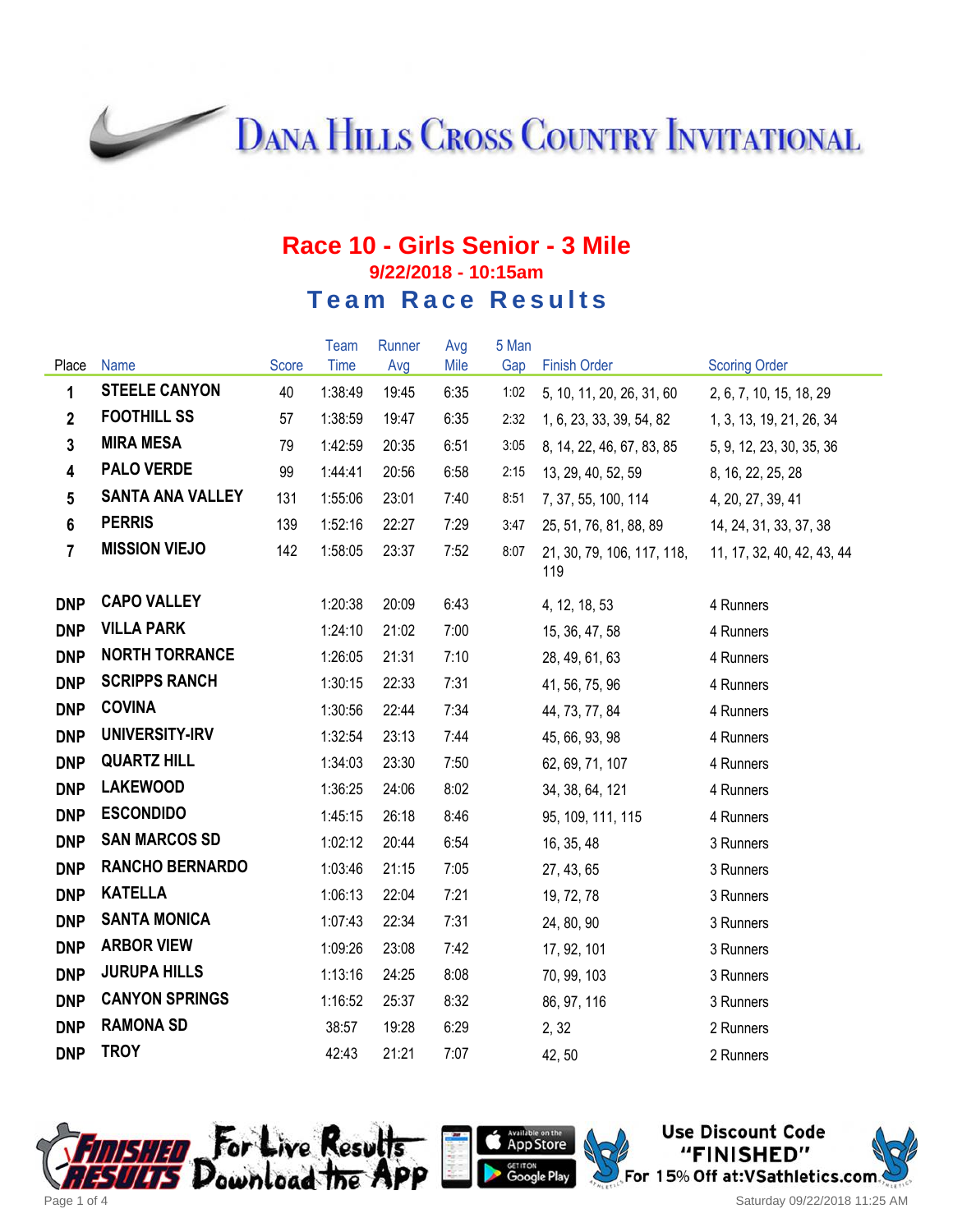## **Race 10 - Girls Senior - 3 Mile 9/22/2018 - 10:15am Team Race Results**

| Place      | <b>Name</b>           | Score | Team<br>Time | Runner<br>Avg | Avg<br>Mile | 5 Man<br>Gap | <b>Finish Order</b> | <b>Scoring Order</b> |
|------------|-----------------------|-------|--------------|---------------|-------------|--------------|---------------------|----------------------|
| <b>DNP</b> | <b>SAN JUAN HILLS</b> |       | 44:33        | 22:16         | 7:25        |              | 3, 105              | 2 Runners            |
| <b>DNP</b> | <b>ELSINORE</b>       |       | 47:14        | 23:37         | 7:52        |              | 57, 102             | 2 Runners            |
| <b>DNP</b> | <b>SAN BERNARDINO</b> |       | 53:17        | 26:38         | 8:52        |              | 68, 120             | 2 Runners            |
| <b>DNP</b> | <b>NEWPORT HARBOR</b> |       | 19:16        | 19:16         | 6:25        |              | 9                   | 1 Runner             |
| <b>DNP</b> | <b>MISSION HILLS</b>  |       | 22:57        | 22:57         | 7:39        |              | 74                  | 1 Runner             |
| <b>DNP</b> | <b>ORANGE VISTA</b>   |       | 26:20        | 26:20         | 8:46        |              | 110                 | 1 Runner             |





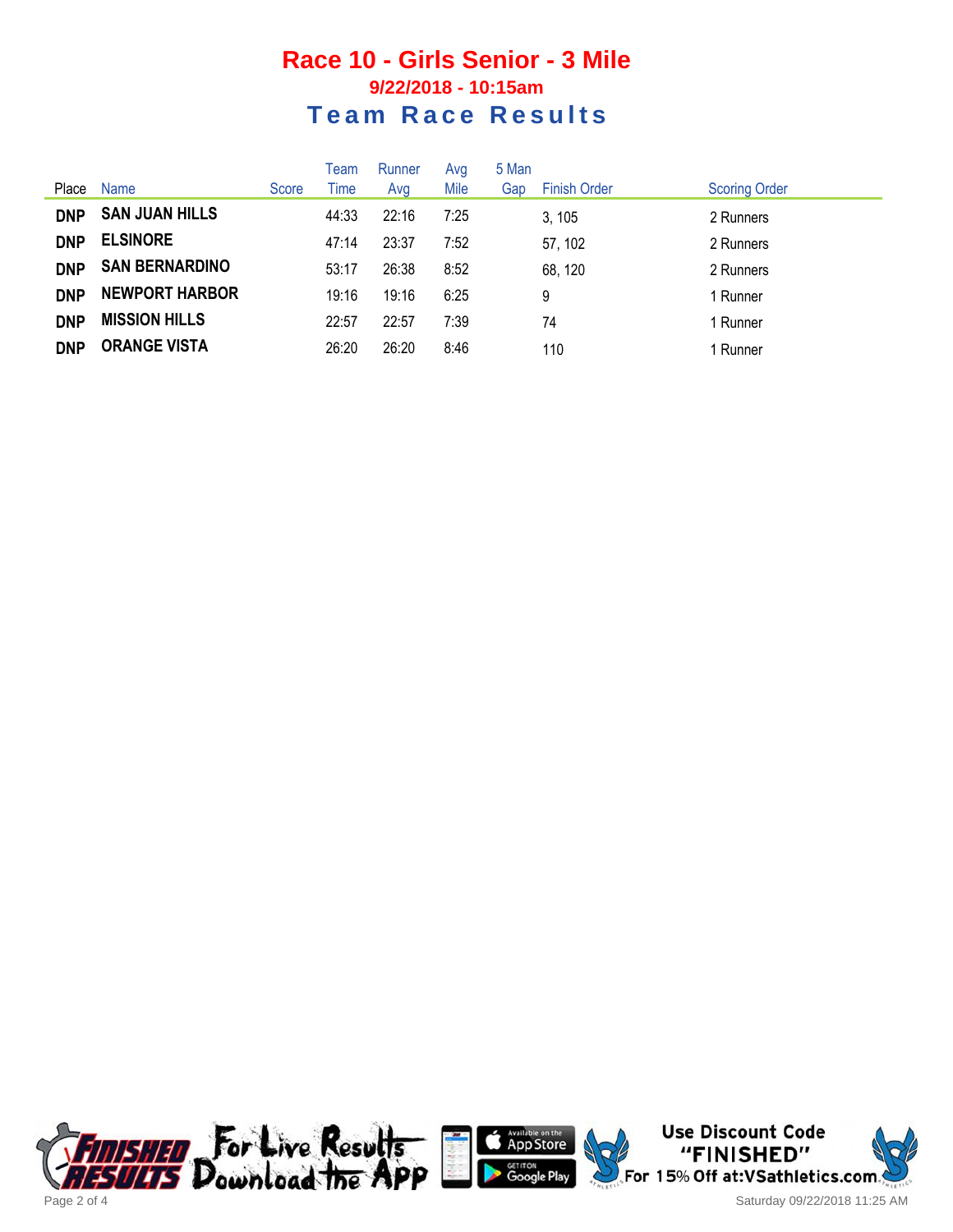## **Race 10 - Girls Senior - 3 Mile 9/22/2018 - 10:15am Individual Race Results**

|    | Place Name             |       | <b>Grade School</b> | Time    | Points |    | Place Name              |    | <b>Grade School</b>  | Time    | Points |
|----|------------------------|-------|---------------------|---------|--------|----|-------------------------|----|----------------------|---------|--------|
| 1  | Bella Goode            | 12    | Foothill SS         | 18:19.4 | 1      | 39 | Rebecca Cushing-murn 12 |    | Foothill SS          | 20:51.9 | 21     |
| 2  | Kendall Drisko         | 12    | Ramona SD           | 18:36.4 |        | 40 | <b>Emily Pearson</b>    | 12 | Palo Verde           | 20:53.0 | 22     |
| 3  | Katie Hansen           | 12    | San Juan Hills      | 18:40.0 |        | 41 | Chelsea Dirkse          | 12 | Scripps Ranch        | 20:55.0 |        |
| 4  | Isabella Jin           | 12    | Capo Valley         | 19:10.3 |        | 42 | Veronica Chen           | 12 | Troy                 | 21:06.6 |        |
| 5  | Jessie Manzuk          | 12    | Steele Canyon       | 19:11.0 | 2      | 43 | Jazmyne Barron          | 12 | Rancho Bernardo      | 21:14.3 |        |
| 6  | Natalie Raetz          | 12    | Foothill SS         | 19:11.7 | 3      | 44 | Sarah Lora              | 12 | Covina               | 21:16.4 |        |
| 7  | Yareli Nava            | 12    | Santa Ana Valley    | 19:13.8 | 4      | 45 | Roseanne Yu             | 12 | University-Irv       | 21:16.4 |        |
| 8  | Adriana Leal           | 12    | Mira Mesa           | 19:15.7 | 5      | 46 | Audrey Pamaran          | 12 | Mira Mesa            | 21:24.1 | 23     |
| 9  | Claire Bacon           | 12    | Newport Harbor      | 19:16.2 |        | 47 | Saeley Dorsey           | 12 | Villa Park           | 21:29.0 |        |
| 10 | Jizelle Cortes         | 12    | Steele Canyon       | 19:34.7 | 6      | 48 | Ella Van Hamersveld     | 12 | San Marcos SD        | 21:30.9 |        |
| 11 | Anne Lynch             | 12    | Steele Canyon       | 19:43.2 | 7      | 49 | Nana Kato               | 12 | North Torrance       | 21:33.8 |        |
| 12 | Jada Kredo             | 12    | Capo Valley         | 19:45.8 |        | 50 | Frida Luna              | 12 | Troy                 | 21:37.3 |        |
| 13 | Hailey Hill            | 12    | Palo Verde          | 19:47.6 | 8      | 51 | Verissa Salcedo         | 11 | Perris               | 21:38.4 | 24     |
| 14 | Vivian Wu              | 12    | Mira Mesa           | 19:49.5 | 9      | 52 | <b>Amber Garrett</b>    | 12 | Palo Verde           | 21:38.6 | 25     |
| 15 | Amy Gitmed             | 12    | Villa Park          | 19:51.7 |        | 53 | Emma Burton             | 12 | Capo Valley          | 21:42.2 |        |
| 16 | Christina De Leone     | 12    | San Marcos SD       | 19:58.9 |        | 54 | Morgan Furtado          | 12 | Foothill SS          | 21:43.4 | 26     |
| 17 | Rachel Jackson         | 12    | Arbor View          | 19:59.5 |        | 55 | Paula Guerra            | 12 | Santa Ana Valley     | 21:48.9 | 27     |
| 18 | <b>Haley Mordy</b>     | 12    | Capo Valley         | 20:00.3 |        | 56 | Eezya Singh             | 12 | Scripps Ranch        | 21:54.6 |        |
| 19 | Diana Romero           | 12    | Katella             | 20:02.6 |        | 57 | Mimi Black              | 12 | Elsinore             | 21:59.1 |        |
| 20 | Janelle Shallal        | 12    | Steele Canyon       | 20:07.2 | 10     | 58 | <b>Candice Tang</b>     | 12 | Villa Park           | 22:03.3 |        |
| 21 | Shayne Wignall         | 12    | Mission Viejo       | 20:07.7 | 11     | 59 | <b>Madison Gould</b>    | 12 | Palo Verde           | 22:03.5 | 28     |
| 22 | Alexis Parker          | 12    | Mira Mesa           | 20:08.8 | 12     | 60 | Isabella Hernandez      | 12 | Steele Canyon        | 22:06.0 | 29     |
| 23 | <b>Brooke Sharp</b>    | 12    | Foothill SS         | 20:11.1 | 13     | 61 | Jillian Hirano          | 12 | North Torrance       | 22:07.3 |        |
| 24 | Amira Rehman           | 12    | Santa Monica        | 20:12.4 |        | 62 | Valeria Zepeda          | 12 | Quartz Hill          | 22:07.4 |        |
| 25 | Cindy Tapia            | 12    | Perris              | 20:13.2 | 14     | 63 | Jennifer Young          | 12 | North Torrance       | 22:07.5 |        |
| 26 | Danan Chott            | 12    | Steele Canyon       | 20:13.8 | 15     | 64 | Cassie Henderson        | 12 | Lakewood             | 22:13.3 |        |
| 27 | Alexis Lee             | 12    | Rancho Bernardo     | 20:14.2 |        | 65 | <b>Madison Schaller</b> | 12 | Rancho Bernardo      | 22:18.2 |        |
| 28 | Kelli Wang             | $9\,$ | North Torrance      | 20:16.7 |        | 66 | Mackenzie Field         | 12 | University-Irv       | 22:19.7 |        |
| 29 | Grace Edwards          | 12    | Palo Verde          | 20:19.0 | 16     | 67 | Kealani Diaz            | 12 | Mira Mesa            | 22:21.0 | 30     |
| 30 | Madilyn Fawcett        | 12    | Mission Viejo       | 20:19.3 | 17     | 68 | Ashley Hidalgo          | 12 | San Bernardino       | 22:24.6 |        |
| 31 | Beyonce Wright         | 12    | Steele Canyon       | 20:21.1 | 18     | 69 | Daniela Vargas          | 12 | Quartz Hill          | 22:43.7 |        |
| 32 | Alexa Waples           | 12    | Ramona SD           | 20:21.2 |        | 70 | Alyssa Cardona          | 12 | Jurupa Hills         | 22:55.7 |        |
| 33 | <b>Kelsey Withers</b>  | 12    | Foothill SS         | 20:25.3 | 19     | 71 | Jasmine Carpenter       | 12 | Quartz Hill          | 22:55.8 |        |
| 34 | Brenda Soun            | 12    | Lakewood            | 20:30.4 |        | 72 | Jenny Aguilar           | 12 | Katella              | 22:56.7 |        |
| 35 | Courtney Kascoutas     | 12    | San Marcos SD       | 20:42.7 |        | 73 | Rocio Chavez            | 12 | Covina               | 22:57.1 |        |
| 36 | <b>Blaise Slattery</b> | 12    | Villa Park          | 20:46.3 |        | 74 | Mykenzie Belliotti      | 12 | <b>Mission Hills</b> | 22:57.4 |        |
| 37 | Zulema Reyes           | 12    | Santa Ana Valley    | 20:49.4 | 20     | 75 | Leona Jost              | 12 | Scripps Ranch        | 22:58.6 |        |
| 38 | Jessica Quang          | 12    | Lakewood            | 20:51.8 |        | 76 | Karen Terrero           | 12 | Perris               | 22:58.9 | 31     |
|    |                        |       |                     |         |        |    |                         |    |                      |         |        |